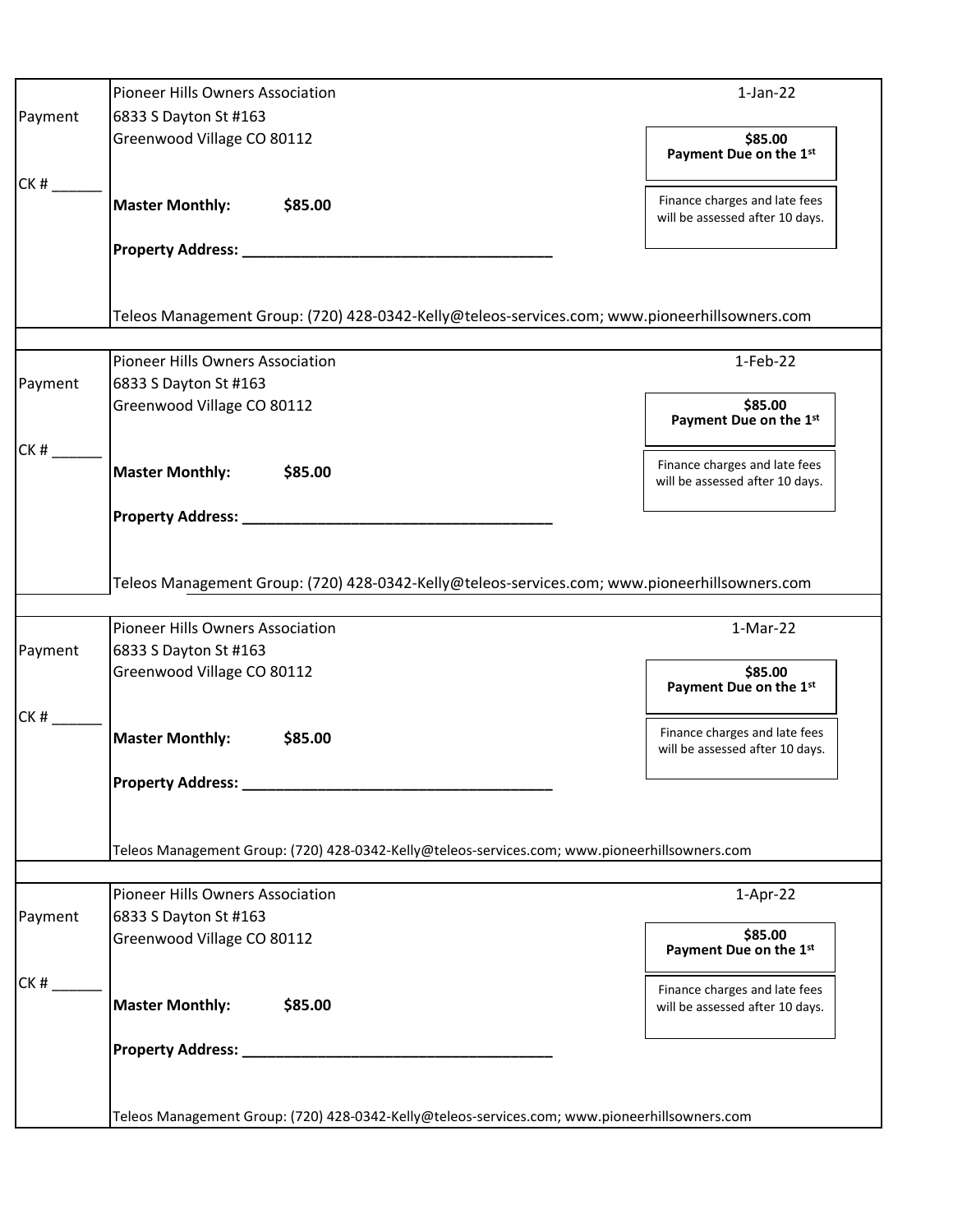| Pioneer Hills Owners Association                                                              | $1-May-22$                                                                                                                                                                                                                                                                                                                     |
|-----------------------------------------------------------------------------------------------|--------------------------------------------------------------------------------------------------------------------------------------------------------------------------------------------------------------------------------------------------------------------------------------------------------------------------------|
| 6833 S Dayton St #163                                                                         |                                                                                                                                                                                                                                                                                                                                |
| Greenwood Village CO 80112                                                                    | \$85.00<br>Payment Due on the 1st                                                                                                                                                                                                                                                                                              |
| <b>Master Monthly:</b><br>\$85.00                                                             | Finance charges and late fees<br>will be assessed after 10 days.                                                                                                                                                                                                                                                               |
|                                                                                               |                                                                                                                                                                                                                                                                                                                                |
|                                                                                               |                                                                                                                                                                                                                                                                                                                                |
|                                                                                               |                                                                                                                                                                                                                                                                                                                                |
|                                                                                               |                                                                                                                                                                                                                                                                                                                                |
| <b>Pioneer Hills Owners Association</b>                                                       | $1$ -Jun-22                                                                                                                                                                                                                                                                                                                    |
| 6833 S Dayton St #163                                                                         |                                                                                                                                                                                                                                                                                                                                |
|                                                                                               | \$85.00<br>Payment Due on the 1st                                                                                                                                                                                                                                                                                              |
|                                                                                               | Finance charges and late fees                                                                                                                                                                                                                                                                                                  |
|                                                                                               | will be assessed after 10 days.                                                                                                                                                                                                                                                                                                |
|                                                                                               |                                                                                                                                                                                                                                                                                                                                |
|                                                                                               |                                                                                                                                                                                                                                                                                                                                |
| Teleos Management Group: (720) 428-0342-Kelly@teleos-services.com; www.pioneerhillsowners.com |                                                                                                                                                                                                                                                                                                                                |
| Pioneer Hills Owners Association                                                              | $1-Jul-22$                                                                                                                                                                                                                                                                                                                     |
| 6833 S Dayton St #163                                                                         |                                                                                                                                                                                                                                                                                                                                |
| Greenwood Village CO 80112                                                                    | \$85.00<br>Payment Due on the 1st                                                                                                                                                                                                                                                                                              |
|                                                                                               | Finance charges and late fees                                                                                                                                                                                                                                                                                                  |
|                                                                                               | will be assessed after 10 days.                                                                                                                                                                                                                                                                                                |
|                                                                                               |                                                                                                                                                                                                                                                                                                                                |
|                                                                                               |                                                                                                                                                                                                                                                                                                                                |
|                                                                                               |                                                                                                                                                                                                                                                                                                                                |
| Teleos Management Group: (720) 428-0342-Kelly@teleos-services.com; www.pioneerhillsowners.com |                                                                                                                                                                                                                                                                                                                                |
|                                                                                               | 1-Aug-22                                                                                                                                                                                                                                                                                                                       |
|                                                                                               |                                                                                                                                                                                                                                                                                                                                |
| Greenwood Village CO 80112                                                                    | \$85.00                                                                                                                                                                                                                                                                                                                        |
|                                                                                               | Payment Due on the 1st                                                                                                                                                                                                                                                                                                         |
|                                                                                               | Finance charges and late fees                                                                                                                                                                                                                                                                                                  |
| \$85.00                                                                                       | will be assessed after 10 days.                                                                                                                                                                                                                                                                                                |
|                                                                                               |                                                                                                                                                                                                                                                                                                                                |
|                                                                                               |                                                                                                                                                                                                                                                                                                                                |
|                                                                                               |                                                                                                                                                                                                                                                                                                                                |
|                                                                                               |                                                                                                                                                                                                                                                                                                                                |
|                                                                                               | Teleos Management Group: (720) 428-0342-Kelly@teleos-services.com; www.pioneerhillsowners.com<br>Greenwood Village CO 80112<br><b>Master Monthly:</b><br>\$85.00<br><b>Master Monthly</b><br>\$85.00<br><b>Property Address:</b><br><b>Pioneer Hills Owners Association</b><br>6833 S Dayton St #163<br><b>Master Monthly:</b> |